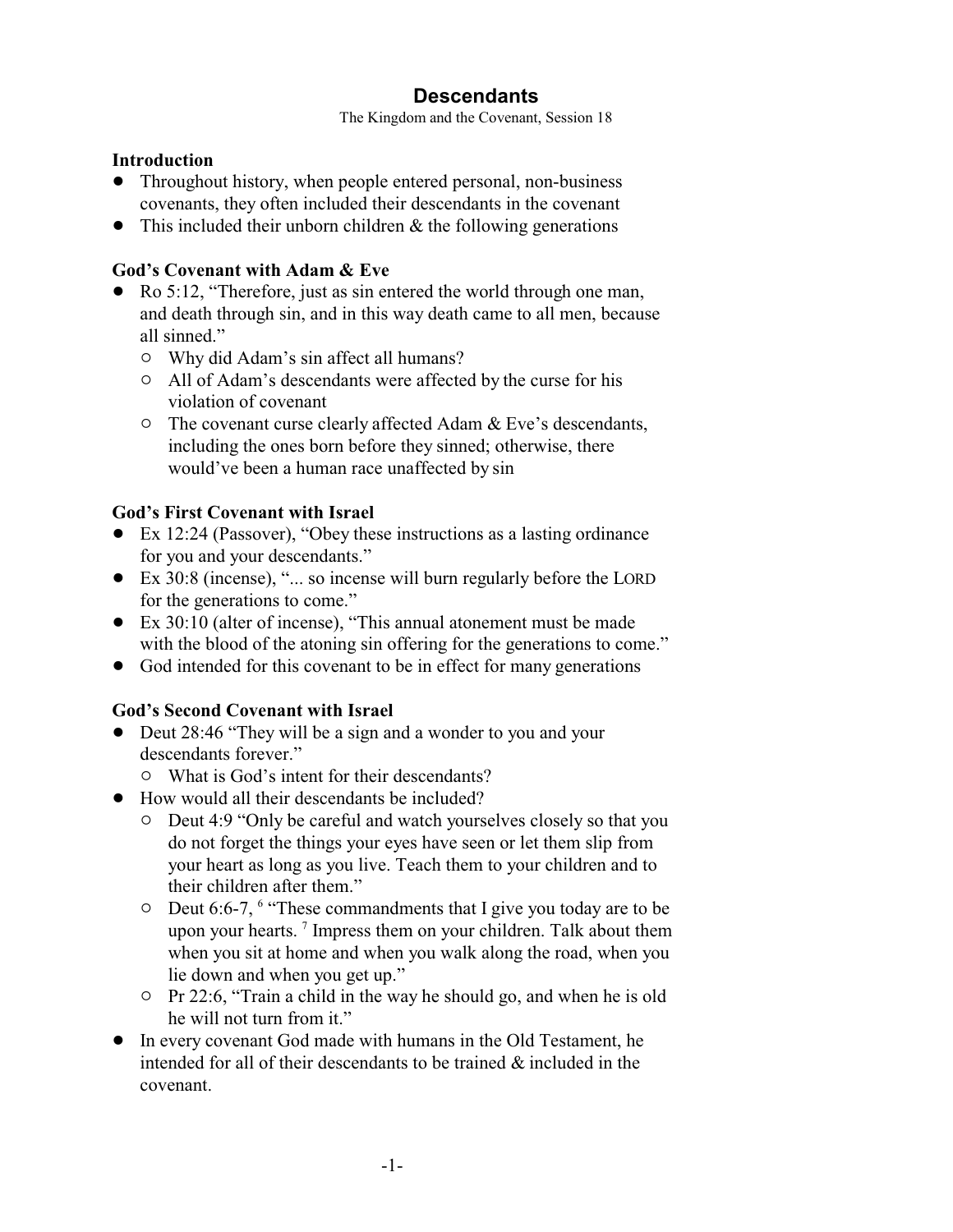#### **The New Covenant**

- Acts 16:31, "Believe in the Lord Jesus, and you will be saved you and your household."
	- $\circ$  Does this mean everyone in the household will personally accept Paul's message, or does it mean the children will be saved by their parents' response?
- $\bullet$  Lk 12:51-53

<sup>51</sup> "Do you think I came to bring peace on earth? No, I tell you, but division.<sup>52</sup> From now on there will be five in one family divided against each other, three against two and two against three. <sup>53</sup> They will be divided, father against son and son against father, mother against daughter and daughter against mother, mother-in-law against daughterin-law and daughter-in-law against mother-in-law.

- ! In God's covenants with Israel, he clearly intended for parents to teach their families about the covenant, so all the following generations would be included in the covenant
- Does the new covenant require the same?
	- $\circ$  Eph 6:4, "Fathers, do not exasperate your children; instead, bring them up in the training and instruction of the Lord."
	- " "training" (Gk, n, *paideia*)
	- $\circ$  Heb 12:10, "Our fathers disciplined us for a little while as they thought best; but God disciplines us for our good, that we may share in his holiness."
	- " "disciplined" (Gk, v, *paideuo*)
	- " Both words *paideia* and *paideuo* have *paidion* as the root word, which means "young child"
	- " The words *paideia* and *paideuo* relate primarily to the upbringing of children, which involves direction, teaching, training, instruction and discipline; these words also apply to adults because the processes are the same
	- $\circ$  The new covenant also requires us to train our children & descendants about our relationship with God, by example & training
- 1 Co 7:14, "For the unbelieving husband has been sanctified through his wife, and the unbelieving wife has been sanctified through her believing husband. Otherwise your children would be unclean, but as it is, they are holy."
	- $\circ$  This statement is in the context of marriages in which one spouse is a believer/Christian and the other is not (vv 12-16)
	- $\circ$  "A certain sanctity is conferred [passively] upon the unbelieving spouse.... Through the believing spouse the blessings of a sanctified marriage are bestowed upon the unbelieving spouse and thus more is given [passively] to him than his unbelief deserves." – *The Interpretation of St. Paul's First and Second Epistles to the Corinthians*, by R.C.H. Lenski
	- <sup>o</sup> "children" (Gk, n, *teknon*): (in this context) a son or daughter of any age